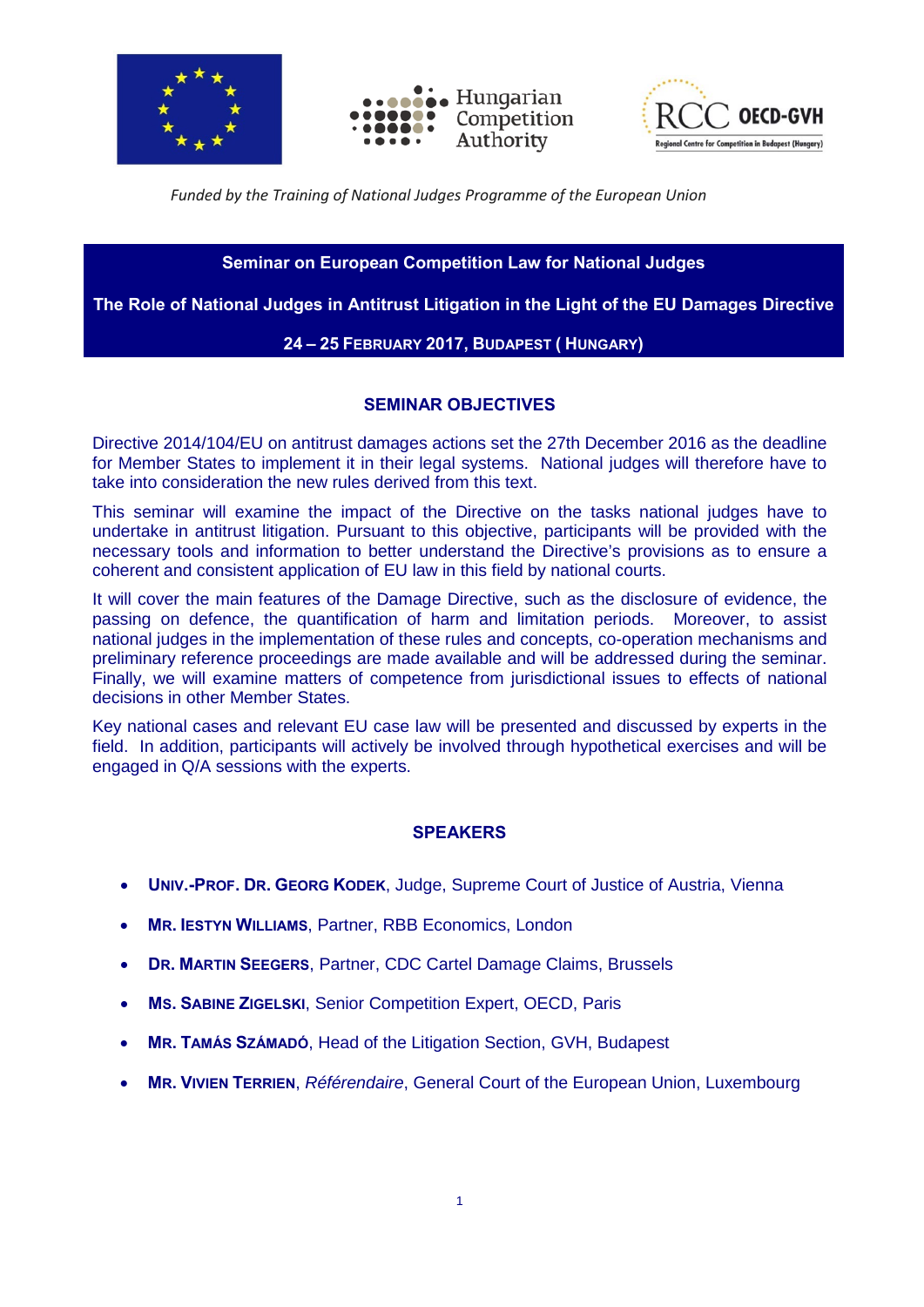# **AGENDA**

# Continental Hotel, Budapest, Hungary

| Friday, 24 February 2017 |                                                                                                                                   |  |
|--------------------------|-----------------------------------------------------------------------------------------------------------------------------------|--|
| 09.00-9.15               | <b>WELCOME AND OPENING REMARKS (Vivien Terrien, CJEU)</b>                                                                         |  |
| 09.15-09.45              | Group photo and Introduction                                                                                                      |  |
| 09.45-11.15              | <b>MAIN FEATURES OF THE DAMAGES DIRECTIVE</b>                                                                                     |  |
|                          | <b>EU CASE LAW ON THE PRINCIPLES OF EQUIVALENCE AND EFFECTIVENESS</b><br>Vivien Terrien (General Court of the EU, Luxembourg)     |  |
|                          | PUBLIC AND PRIVATE ANTITRUST ENFORCEMENT IN COMPETITION<br>$\bullet$<br>Sabine Zigelski (OECD, Paris)                             |  |
|                          | <b>NEGOTIATION AND IMPLEMENTATION OF THE DIRECTIVE</b><br>Tamás Számadó (GVH, Budapest)                                           |  |
|                          | <b>OBSTACLES ON THE WAY TO VICTIMS' COMPENSATION</b><br>Martin Seegers (CDC Cartel Damage Claims, Brussels)                       |  |
|                          | <b>IMPORTANCE OF ECONOMISTS IN PRIVATE COMPETITION LITIGATION</b><br>$\bullet$<br><b>lestyn Williams (RBB Economics, London)</b>  |  |
|                          | THE NEW ROLE OF NATIONAL JUDGE IN ACTIONS FOR DAMAGES<br>Georg Kodek (Supreme Court of Justice of Austria, Vienna)                |  |
| 11.15-11.30              | Q&A session                                                                                                                       |  |
| 11.30-11.45              | Coffee break                                                                                                                      |  |
| 11.45-12.30              | <b>COOPERATION MECHANISMS</b>                                                                                                     |  |
|                          | COOPERATION WITH THE EU JUDGE: THE PRELIMINARY RULING PROCEDURE<br>Vivien Terrien (General Court of the EU, Luxembourg)           |  |
|                          | <b>COOPERATION BETWEEN THE NATIONAL JUDGE AND THE NCA</b><br>Tamás Számadó (GVH, Budapest)                                        |  |
|                          | <b>COOPERATION WITH THE COMMISSION AND THE OTHER NATIONAL COURTS</b><br>Georg Kodek (Supreme Court of Justice of Austria, Vienna) |  |
| 12.30-12.45              | Q&A session                                                                                                                       |  |
| 12.45-13.00              | Speakers' comments                                                                                                                |  |
| 13.00-14.30              | Lunch                                                                                                                             |  |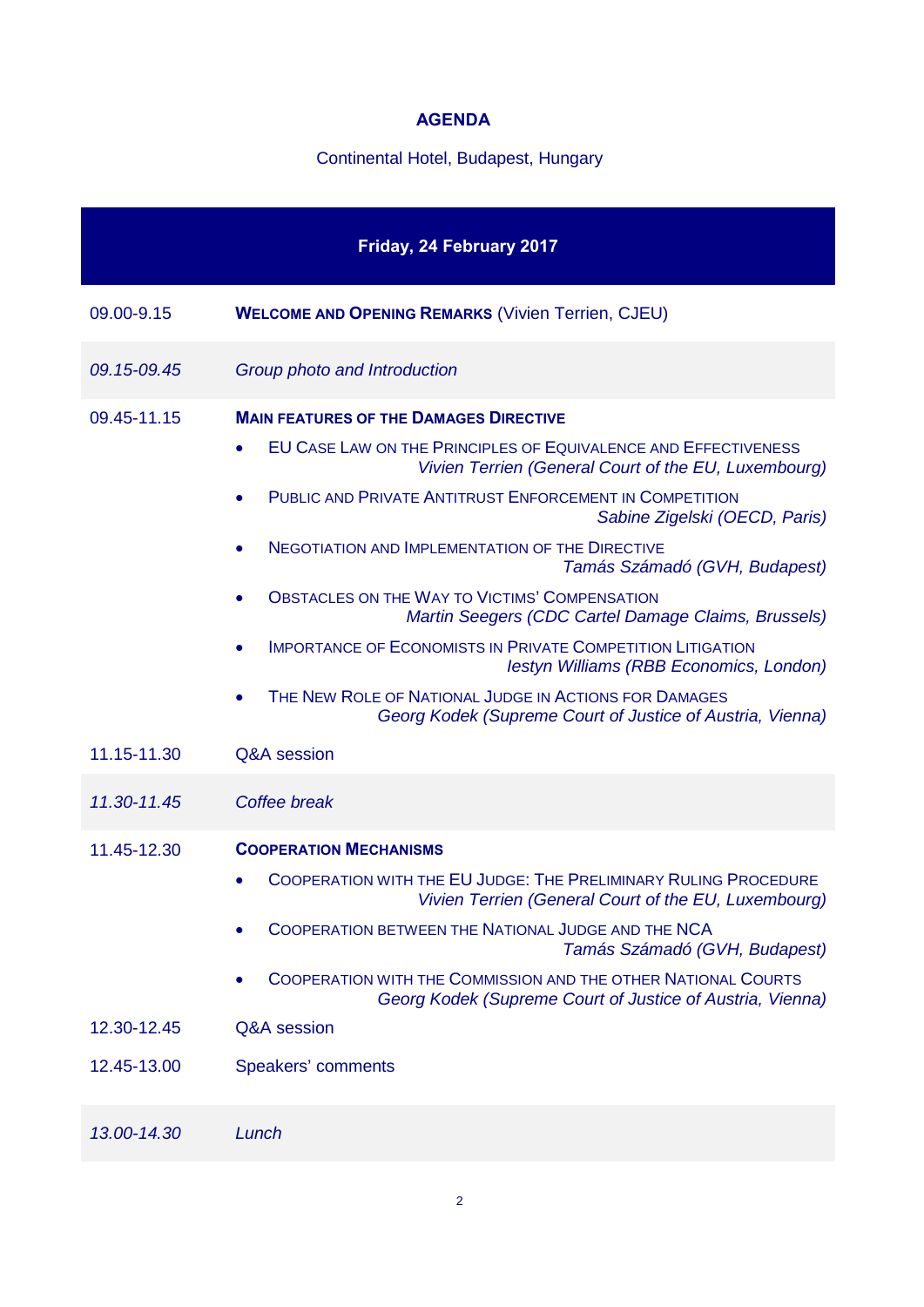| 14.30-15.15                       | <b>Hypothetical Case Exercise #1</b>                                                                                  |  |  |
|-----------------------------------|-----------------------------------------------------------------------------------------------------------------------|--|--|
| 15.15-16.00                       | <b>DISCLOSURE OF EVIDENCE</b><br><b>EU CASE LAW ON DISCLOSURE OF EVIDENCE - STATE OF PLAY</b>                         |  |  |
|                                   | Vivien Terrien (General Court of the EU, Luxembourg)                                                                  |  |  |
|                                   | <b>ACCESS TO THE NCA'S FILES</b><br>Tamás Számadó (GVH, Budapest)                                                     |  |  |
|                                   | DIRECTIVE'S CLARIFICATION OF THE JUDICIAL BALANCING TEST<br>Georg Kodek (Supreme Court of Justice of Austria, Vienna) |  |  |
| 16.00-16.15                       | Q&A session                                                                                                           |  |  |
| 16.15-16.30                       | Coffee break                                                                                                          |  |  |
| 16.30-17.15                       | <b>Hypothetical Case Exercise #2</b>                                                                                  |  |  |
| 17.15-18.15                       | <b>QUANTIFICATION OF HARM</b>                                                                                         |  |  |
|                                   | <b>QUANTIFICATION OF HARM - THE LEGAL SIDE</b><br>Martin Seegers (CDC Cartel Damage Claims, Brussels)                 |  |  |
|                                   | <b>QUANTIFICATION OF HARM - THE ECONOMIC SIDE</b><br>Iestyn Williams (RBB Economics, London)                          |  |  |
|                                   | <b>JUDGES' DIFFICULTIES AND HOW TO SOLVE THEM</b><br>Georg Kodek (Supreme Court of Justice of Austria, Vienna)        |  |  |
| 18.15-18.30                       | Q&A session                                                                                                           |  |  |
| $19:00 -$                         | Welcome dinner - meeting at the hotel reception                                                                       |  |  |
| <b>Saturday, 25 February 2017</b> |                                                                                                                       |  |  |
|                                   |                                                                                                                       |  |  |

- 09.30-09.45 **BRIDGE SESSION :** QUANTIFICATION OF HARM BALANCE AND STRATEGY *Sabine Zigelski (OECD, Paris)*
- 09.45-10.30 Hypothetical Case Exercise #3
- 10.30-11.30 **PASSING-ON OF OVERCHARGES**
	- THE GUIDELINES FOR JUDGES
		- *Iestyn Williams (RBB Economics, London)*
	- EVIDENTIAL BURDEN *Martin Seegers (CDC Cartel Damage Claims, Brussels)*
	- JUDICIAL ASSESSMENTS' DIFFICULTIES AND BEST METHODS *Georg Kodek (Supreme Court of Justice of Austria, Vienna)*
- 11.30-11.45 Q&A session
- *11.45-12.00 Coffee break*